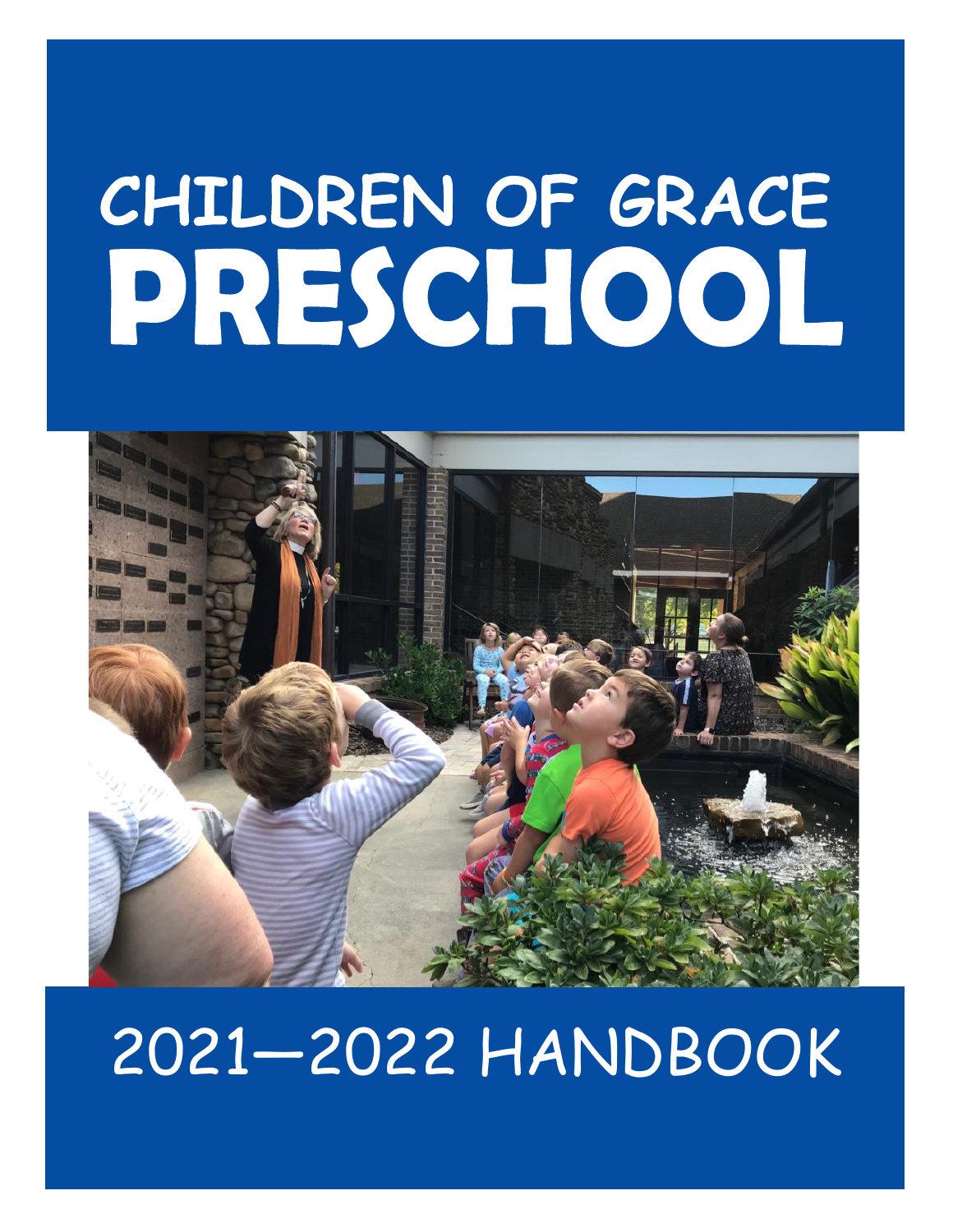

#### **Welcome to the Grace Episcopal** Church preschool program!

**Children of Grace Preschool.** more commonly known as COG, offers the following programs:

#### **Mothers Morning Out**

This program is offered to children ages 6 months to 23 months. Children are allowed to attend two days per week. (Any request for exceptions must be made on an individual basis to the administration.)

#### Preschool

This program is offered to children ages 2 through 5 years. Children are allowed to attend two, three or five days per week. (Any request for exceptions must be made on an individual basis to the administration.)

#### THE PROGRAM (PART I)

| Music, Art/Science, Computers, Field Trips, Parties |   |
|-----------------------------------------------------|---|
|                                                     |   |
|                                                     |   |
|                                                     |   |
|                                                     |   |
|                                                     |   |
|                                                     |   |
|                                                     |   |
|                                                     | 3 |

#### ADMINISTRATION (PART II)

#### LOGISTICS (PART III)

| Signature Form MUST BE SIGNED AND RETURNED 10 |  |
|-----------------------------------------------|--|
|                                               |  |
|                                               |  |
|                                               |  |
|                                               |  |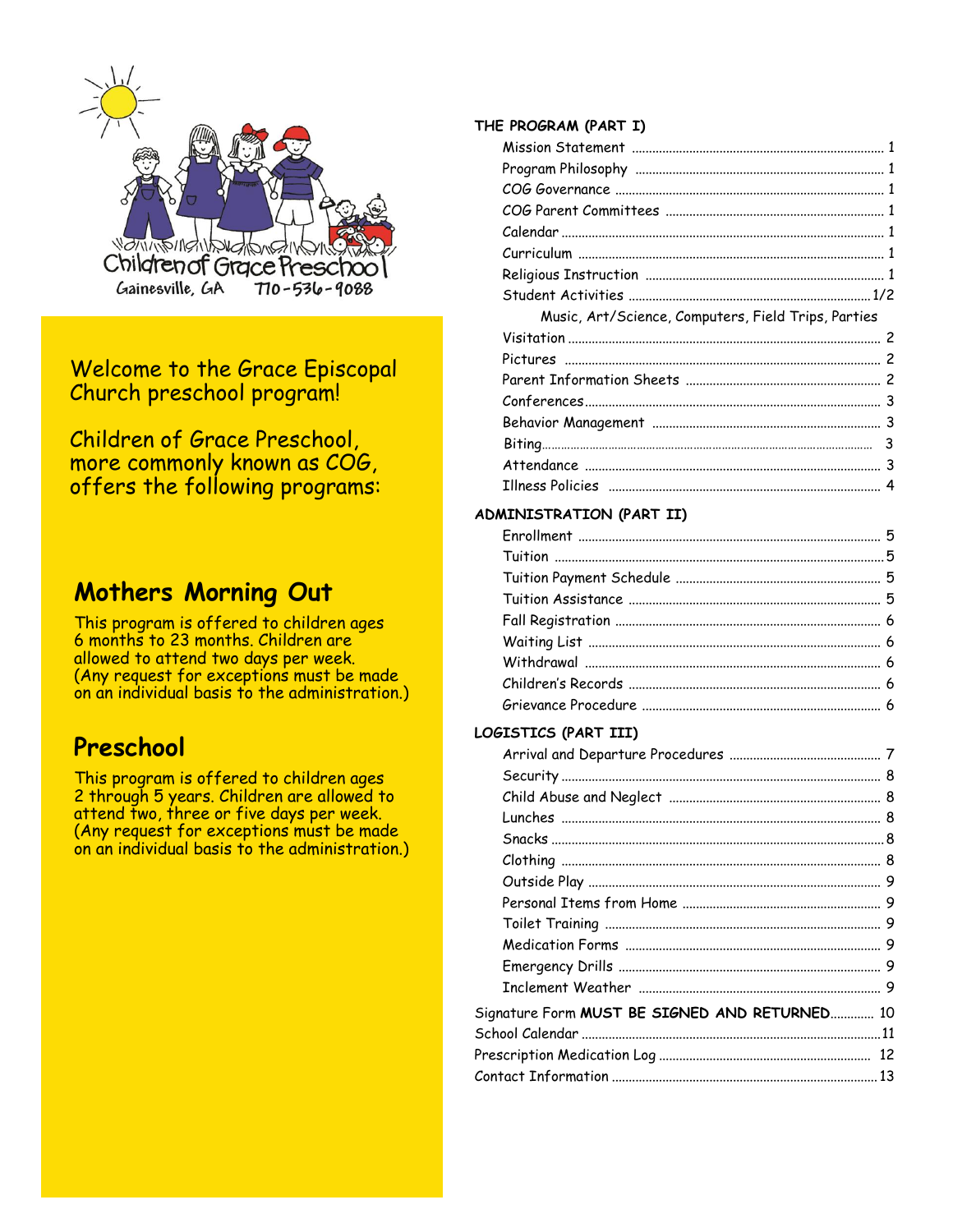## **I. The Program**

#### **Mission Statement**

As an outreach of Grace Episcopal Church, the Children of Grace Preschool's mission is to provide a loving, nurturing environment that will enhance each child's self esteem, independence and individuality.

#### **Philosophy**

Our philosophy at Children of Grace is to provide high quality early childhood education and care for children 6 months through 5 years of age within a loving and nurturing environment. Our staff works diligently to prepare children for each school year by building on the foundations from previous years. We strive to meet each child's individual needs be they intellectual, emotional, physical or spiritual.

#### **COG Governance**

Children of Grace is an outreach ministry to the community providing early childhood education for all children without regard to race, color, religion, sex, handicap, creed or national origin.

COG is a program of Grace Episcopal Church and is governed by the church's leadership board, the Vestry. The Vestry oversees COG's budget in a check and balance system and ensures all the preschool's physical plant issues are addressed in a timely manner. The director of COG determines all policies and procedures in consultation with the rector and Vestry. The Vestry meets monthly.

#### **COG Parent Committees**

COG relies on parent committees, made up of volunteer parents, who help with various classroom events and our one fundraiser, Spring Fling, which directly benefits the school. The parent committees work closely with the director to help ensure COG's programs meet the needs of our school community.

#### **2021-2022 Calendar**

School will start August 16, 2021 and will end on May 11, 2022. COG follows the Hall County school system for all closings, such as, but not limited to holidays, weather closings, teacher work days, etc. A pullout calendar is located in the back of this handbook. At the first of each month your child will bring home a more detailed

class calendar prepared by the teacher to inform you of any extra activities that month.

#### **Curriculum**

Children of Grace and our staff continues to see great student progress and effective kindergarten preparation using The Letter People. Let's begin with the Letter People is a developmentally appropriate Pre-K program emphasizing literacy learning.

Social and emotional development of each child is also a major focus. We emphasize self-awareness, cooperative behavior, and self-confidence at every age. Our program offers learning through free play, interactive story telling, theme based art projects that include both fine and gross motor skills, science experiments, music, outdoor play, manipulatives, and language skills. We know that in combination all of these activities work to nurture a love of learning and foster success in education.

If necessary, a developmental evaluation is performed to determine the appropriate placement for a child. Pre-K student evaluations will be sent home at the end of the academic year so that you may be aware of strengths and weaknesses prior to Kindergarten.

#### **Religious Instruction**

The school provides chapel time twice monthly for the Pre-K classes to experience stories from the Bible and prayers. The Clergy of Grace Church assist in leading chapel. All holidays are celebrated and the religious significance of holidays are included in the curriculum where appropriate. In addition, each class will be taught a mealtime blessing that will be used daily at snack and lunch.

#### **Student Activities**

• **Music**—Music is offered to all classes (except Pre-Toddler) twice a week. The Toddler Class will begin music classes after the first of the year. The children are taught both religious and secular songs as well as playing rhythm band instruments. Children in the Younger Two class and up will participate in the Christmas Pageant and Spring Fling program.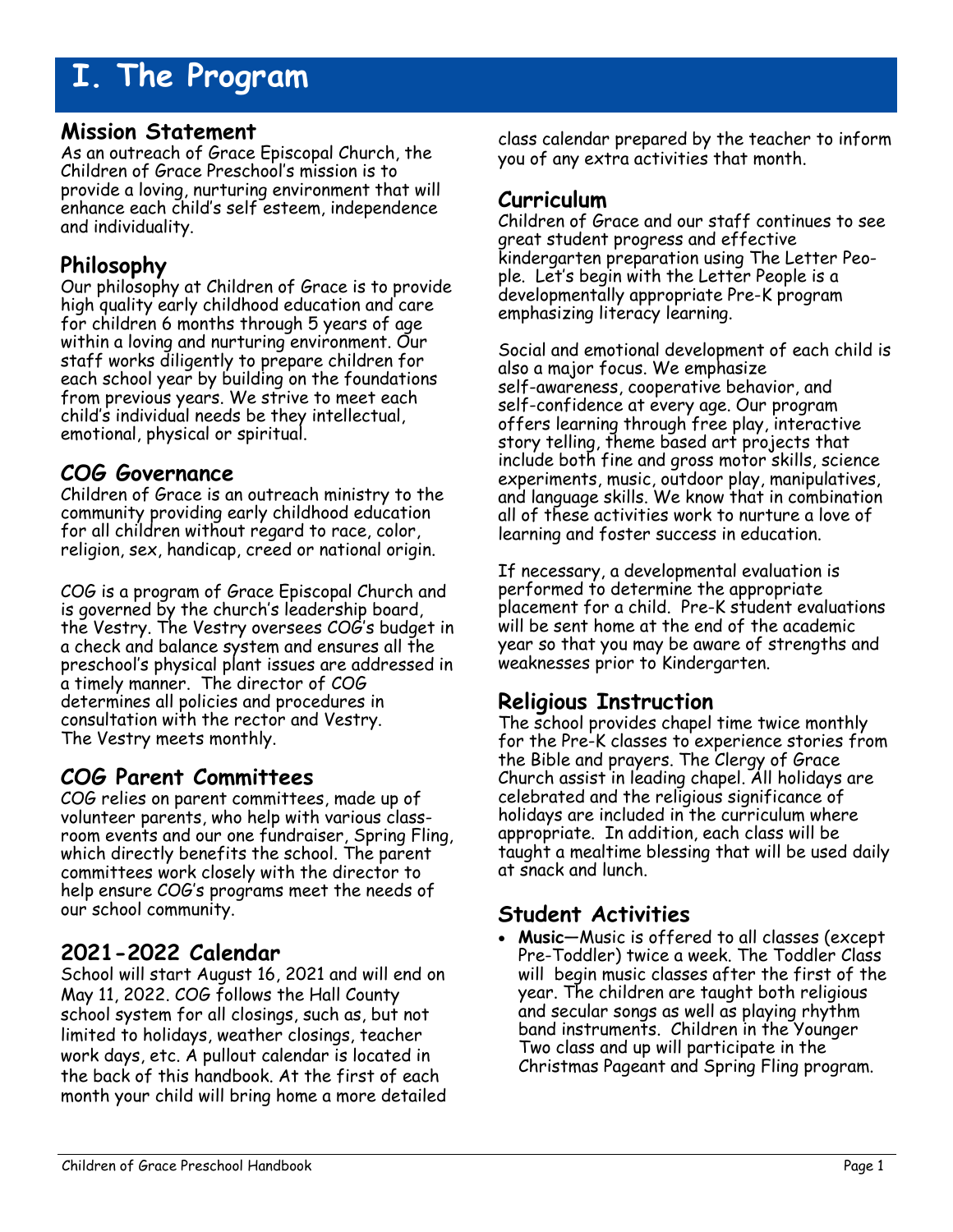#### **Student Activities cont.**

- **Art/Science/Spanish**—Art projects and science experiments are offered to all classes (except Pre-Toddler) twice a week. The Toddler Class will begin after the first of the year.
- **Technology**—COG offers technology to children in the Three Year Old and Pre-K classes. Students are allowed to use iPads as it relates to centers and academic enrichment. This will expose students to basic computer skills while reinforcing the curriculum taught in the classrooms.
- **Field Trips**—Pre-K classes will have the opportunity to participate in a variety of field trips throughout the year. Children will not be allowed to attend field trips without parental consent. We require that all Pre-K students wear a COG T-shirt. (T-shirts will be available for purchase in the fall packets and at Open House.)

#### **Student Celebrations**

- **Holiday Parties-**Holidays will be celebrated throughout the year and are an integral part of your child's learning process. Each class has a room parent assigned who works directly with the classroom teacher to coordinate these parties.
- **Birthday Parties**—Birthdays are an exciting time for children. We welcome and encourage birthday celebration at COG. Parties need to take place at snack time or after lunch. The classroom teacher must be consulted when scheduling a celebration. We ask this not only to maintain consistency in the classroom schedule, but to also honor those children who may have allergies. We ask that only mylar balloons be brought in. We also ask no food products containing red dye be brought into the school due to the high instance of staining clothing and/or carpet.

 We would like to encourage parents to donate a book to your child's classroom in honor of his/her special day. This is a great way to not only share your child's favorite story, but continue building our library at COG.

#### **Visitation**

Parents are welcome to visit COG anytime during school hours. By regularly checking in with your child's teacher, parents can stay well informed about their child's progress and activities. We encourage parents to volunteer for field trips, parties. and programs in order to be as fully

involved in your child's experience at COG as possible. **Please follow check in procedures on page 9.**

#### **Pictures**

School pictures are taken each spring at COG. We schedule a professional photographer during a school week for photo sessions that consist of individual and class pictures. Pre-K students will have individual pictures and class pictures made in their graduation caps and gowns. Parents will be given notice of picture day(s) along with a form to indicate individual, sibling, or class pictures only. We ask these forms be returned promptly so we can schedule pictures without too much interruption to the school day.



#### **Parent Information Sheets**

Parent information sheets or "chat sheets" are sent home daily. Our teachers send these forms home in your child's folder. These forms will give you a "snap shot" of your child's day. We encourage using these forms as a springboard to talk to your child about his/her day. Periodically a form known as an Incident/ Accident Report form may be sent home to let parents know if your child has had any type of accident or discipline problem. These forms detail the accident or discipline issue along with steps followed to support the child. **PLEASE** check your child's folder daily for these forms.

#### **Parent/Teacher Conferences**

COG provides the opportunity to meet in conference with the director and your child's teacher. Conferences are scheduled at the request of the parents.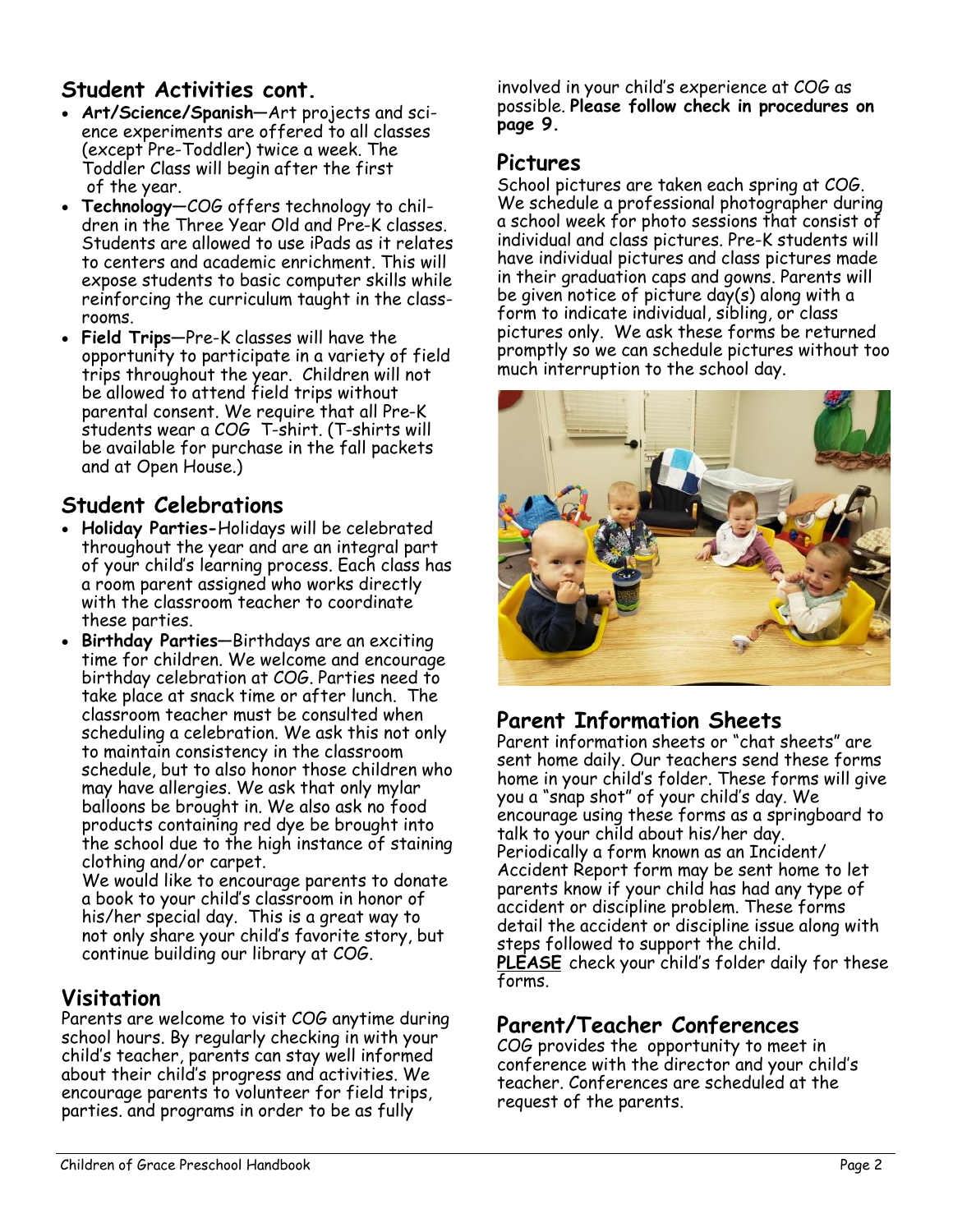#### **Behavior Management**

Effective discipline is helping, teaching, and learning. The purpose of discipline is not punishment. Our goal with behavior management at COG is to support our students in feeling good about who they are, making sound decisions, finding solutions to their problems, having self-control, getting along with others, being responsible citizens, and caring about others.

Within our classrooms, we allow a child the freedom to learn from his/her mistakes and experience the consequences of his/her decisions. With very young children we set developmentally appropriate limits for their safety, the safety of others and the safety of property. Discipline is regarded as part of the total program, and the consequences of misbehavior will be stated in positive terms and discussed with the child.

Teachers facilitate the development of self-control in children by using positive guidance techniques such as modeling appropriate behavior, encouraging expected behavior, redirecting children to a more appropriate activity, and setting clear limits for the benefit and safety of all children. If redirecting is not successful a child will be placed in "time-out" as a tool to diffuse the situation at hand and give the child space to effectively reflect on the situation before finding a solution with the aid of his/her teacher. If a child is placed in time out, a parent may not receive a note on the daily chat sheet or receive an incident/accident report. This is because we believe that "time out" can be a tool of behavioral guidance and is not indicative of bad behavior.

No form of physical punishment will be allowed at COG. Any type of verbal abuse will not be tolerated. No child will be denied food, rest, or bathroom privileges as a punishment. If a child's unacceptable behavior continues, the director will notify the parents and a conference may be held. A child may be suspended or ultimately removed from the program for serious misbehavior at any time at the discretion of the director. Please make a point to know your child's classroom rules, so that the two of you can work together in making your COG preschool experience positive.

Please note, children at this age are often motivated by reward. Our classroom teachers do reward children, especially in our younger classrooms, with Skittles when appropriate. Examples include: potty training, following

instructions, etc. However, our goal is to foster intrinsic motivation so Skittles are given sparingly but they are given.

#### **Biting**

For our younger age groups (ie. Pre-Toddlers to Older Twos), biting is considered age appropriate behavior. Because younger children often lack language skills to express themselves appropriately, it is not unusual for them to bite another child out of frustration. Bites usually occur on the arms, hands, faces, and backs. When a child bites, he/she will be redirected to another activity and told "no biting, biting hurts." The injured child will be offered comfort and the wounded area cleaned. The parents of both children will be notified of the incident via an Incident/Accident report. In the rare instance a bite breaks the skin, both sets of parents will be notified by telephone. For the safety and well being of all children, any child who bites another child 2 times in the same day may be asked to leave the school for the remainder of the day. If biting becomes a persistent problem, parents must meet with the teacher and director to discuss possible solutions including counseling or withdrawal from the school.

#### **Attendance**

For maximum benefit from the program, regular attendance is highly recommended. Our classes begin at 9:05. Being on time helps structure in the school day schedule and helps minimize any emotional stress your child may have**.** COG does not swap days or add extra days to offset absences for any reason. Should a child need to attend on a day s/he is not currently registered for, a drop in day may be scheduled by calling the office and a drop in fee will be added to your bill. If there is any indication of illness, please keep your child at home and notify the office.

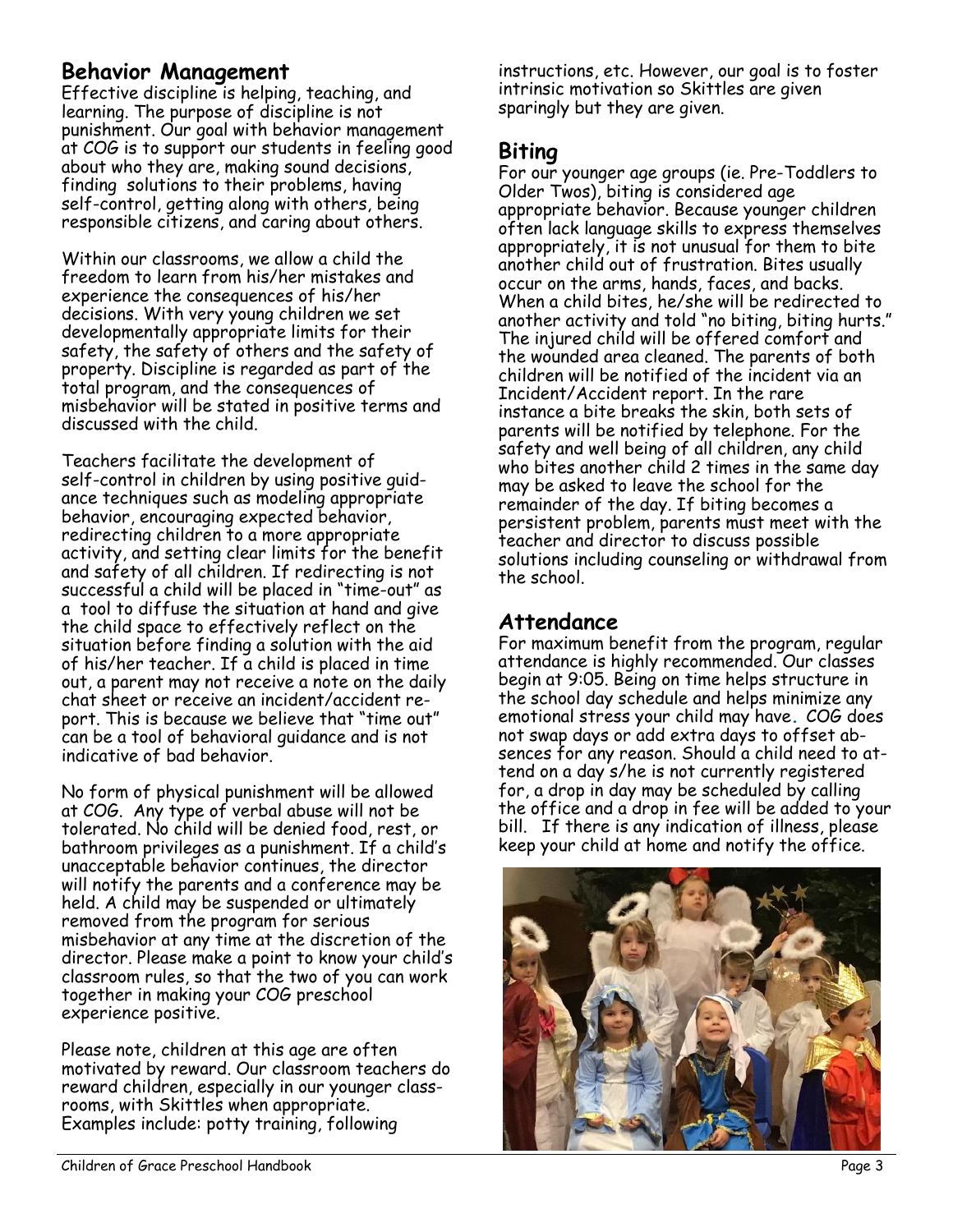

#### **Policies Regarding Illness**

COG is a place for WELL children. Staying at home at the first sign of illness is important. If you receive a call that your child is ill, PLEASE make arrangements to pick up your child  $\overline{\mathsf{ASAP}}$ . Do Not bring your child to the preschool if he/ she has had any of the symptoms discussed below in the past 24 hours. Control of communicable diseases in preschool takes a cooperative effort on the part of the parents and the preschool. If medication is necessary, please refer to the handbook.

Illnesses requiring temporary removal from the preschool include the following:

#### **Diarrhea**

When persistent diarrhea is noted and if the director feels it is necessary for the child to go home the parents will be notified.

#### **Temperature elevation of 100.4 or above**

When a temperature elevation is suspected, the child's temperature will be taken. If your child has a temperature over 100.4 the parents will be notified immediately and asked to pick the child up as soon as possible.

#### **Rash**

(suspected contagious disease, i.e. measles, chicken pox, scarlet fever, etc.): When a rash is noted, the child's temperature will be taken. The child's parent will be notified of the rash. If a contagious disease is suspected the parent will be requested to come for the child immediately.

#### **Lung Congestion:**

Serious lung congestion in children will necessitate their absence from the preschool until condition improves.

#### **Prolonged Vomiting:**

If a child has been vomiting before they come to preschool, then the child should be kept home. If vomiting occurs while the child is at the preschool, the parents will be notified and requested to come for the child as soon as possible.

#### **Lice:**

Lice policy of Children of Grace Preschool: At the first occurrence, follow the treatment prescribed by the Hall County School System. Treat lice with commercial products available at any local drugstore, and remain out of school until all nits are gone.

At the second occurrence, follow the same procedure as the first occurrence, but parents must show proof that treatment has been completed. With the third occurrence, the child must remain home for a minimum of 7 full days or until the condition is totally remedied, which ever is longer.

COG shall reserve the right to request a doctor's written release if the director deems it necessary. All parents will be notified if a child becomes ill with a communicable disease such as measles, mumps, chicken pox, etc. Parents are requested to report any illness or symptoms of illness that your child may have as soon as possible to the administration.

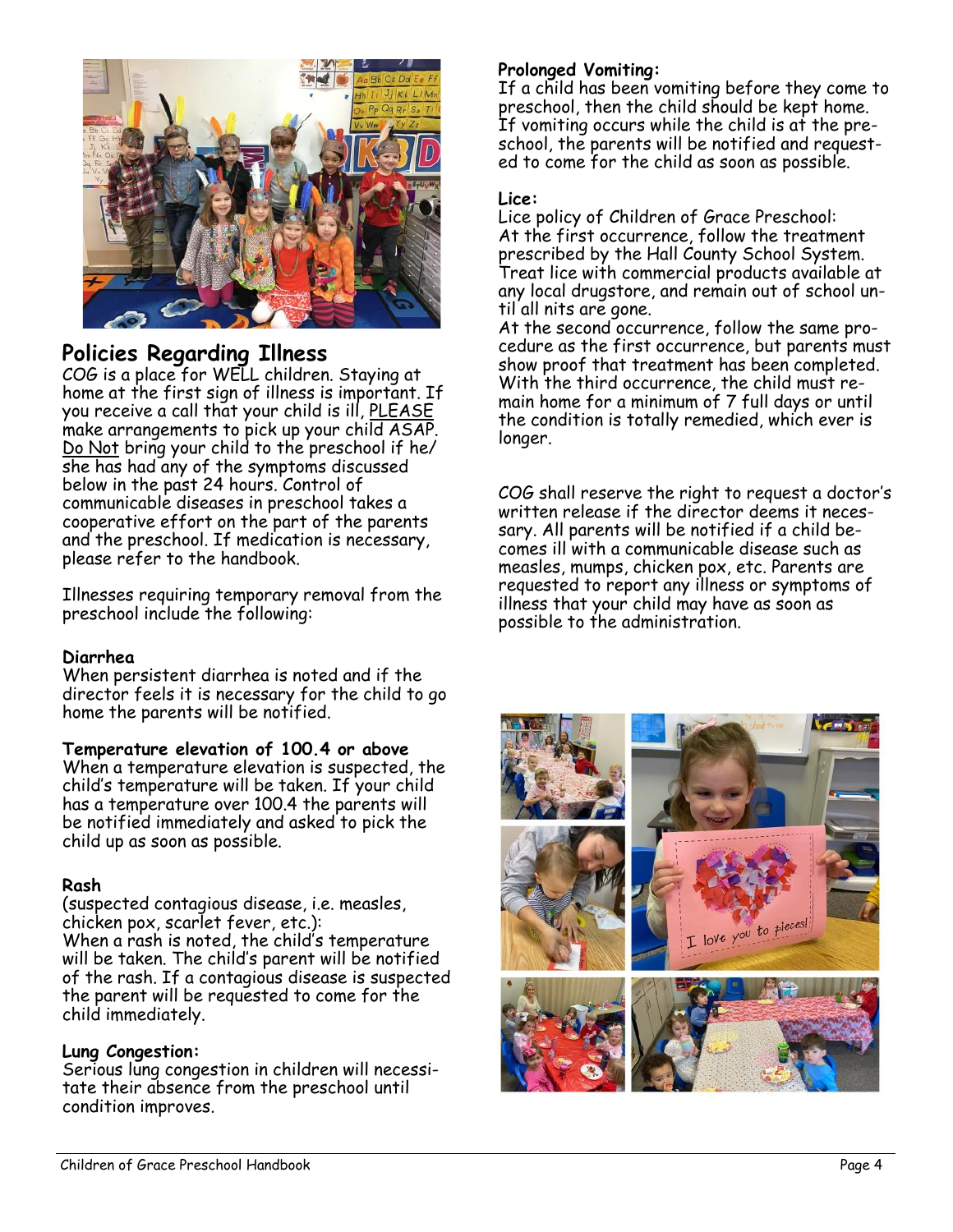### **II. Administration**

#### **Enrollment**

COG is open to any child from the age of 6 months to five years. The following ages are used only as a guideline when placing children within an appropriate age group at registration: Placement based on age is determined at the time of registration.

| Pre-Toddler   | 6 months - 14 months                  |
|---------------|---------------------------------------|
| Toddler       | 15 months - 23 months                 |
| Younger Two   | 2 years - 2 years, 4 months           |
| Middle Two    | 2 years, 4 months - 2 years, 8 months |
| Older Two     | 2 years, 8 months - 3 years           |
| Younger Three | 3 years - 3 years, 4 months           |
| Middle Three  | 3 years, 4 months - 3 years, 8 months |
| Older Three   | 3 years, 8 months - 4 years           |
| Pre-K         | 4 years - 5 years                     |

#### Tuition

The annual tuition rates for the 2021-2022 school year (not including June & July) are:

- \$1,995.00 annual for two days/week
- \$2,280.00 annual for three days/week
- \$2,546.00 annual for four days/week
- \$2,802.00 annual for five days/week
- \$30.00 per day drop-in fee (availability must be approved by director)

#### **Tuition Payment Schedule**

Ten tuition payments are scheduled based on the total annual tuition rates.

| April 1, 2021     | 1st tuition payment for     |
|-------------------|-----------------------------|
|                   | 2021-2022 school year       |
| May 1, 2021       | June summer session payment |
| June 1, 2021      | July summer session payment |
| July 1, 2021      | * 2nd tuition payment       |
|                   | and supply/activity fees    |
| August 1, 2021    | 3rd tuition payment         |
| September 1, 2021 | 4th tuition payment         |
| October 1, 2021   | 5th tuition payment         |
| November 1, 2021  | 6th tuition payment         |
| December 1, 2021  | 7th tuition payment         |
| January 1, 2022   | 8th tuition payment         |
| February 1, 2022  | 9th tuition payment         |
| March 1, 2022     | 10th tuition payment        |
| April 1, 2022     | 1st tuition payment for     |
|                   | 2022-2023 school year       |

\* 2nd tuition payment is reduced to

accommodate other fees due at this time like activity fees, supplies, T-shirts, and Spring Fling.

Tuition payments are accepted by cash or check in the COG office. Debit or Credit card payments are available online through our website. Your emailed bill will have a link to pay your balance online.

Should you choose to pay by check, make it payable to either Children of Grace or COG. Check or cash payments should be given directly to the director or assistant director or placed in your child's folder along with a copy of your invoice. Please do not put any payment down in your child's book bag or in a pocket of a book bag. Teachers only check their students folders.

Tuition payments received after the 10th of each month will incur a \$25 late fee which will be added to your next tuition payment. If tuition is not received by the 15th, your child will not be allowed to attend preschool until the account is brought current. Feel free to contact the administration if you ever have a question or problem with your account.

Please note that a \$25.00 fee will be charged for all returned checks.

Children of Grace follows Hall County Schools for all closures whether they be pre-established holidays, inclement weather, natural disaster, pandemic, etc. Thus, tuition will be charged and not refunded as long as staff is proactively offering, developing and implementing remote learning during times of extended closure. While school buildings are closed, learning has not stopped. Lunch fees will be refunded or credited in the event of closure. Any extra fees for afterschool programs should be discussed with the director of those programs.

#### **Tuition Assistance**

Limited funds are available to provide tuition scholarships for COG families. March 1, 2020 is the deadline for scholarship requests for the 2020-2021 school year. Funds may be awarded after the completion of an application process. Disclosure of personal financial information is part of this process. For additional information about tuition assistance, please speak to the director.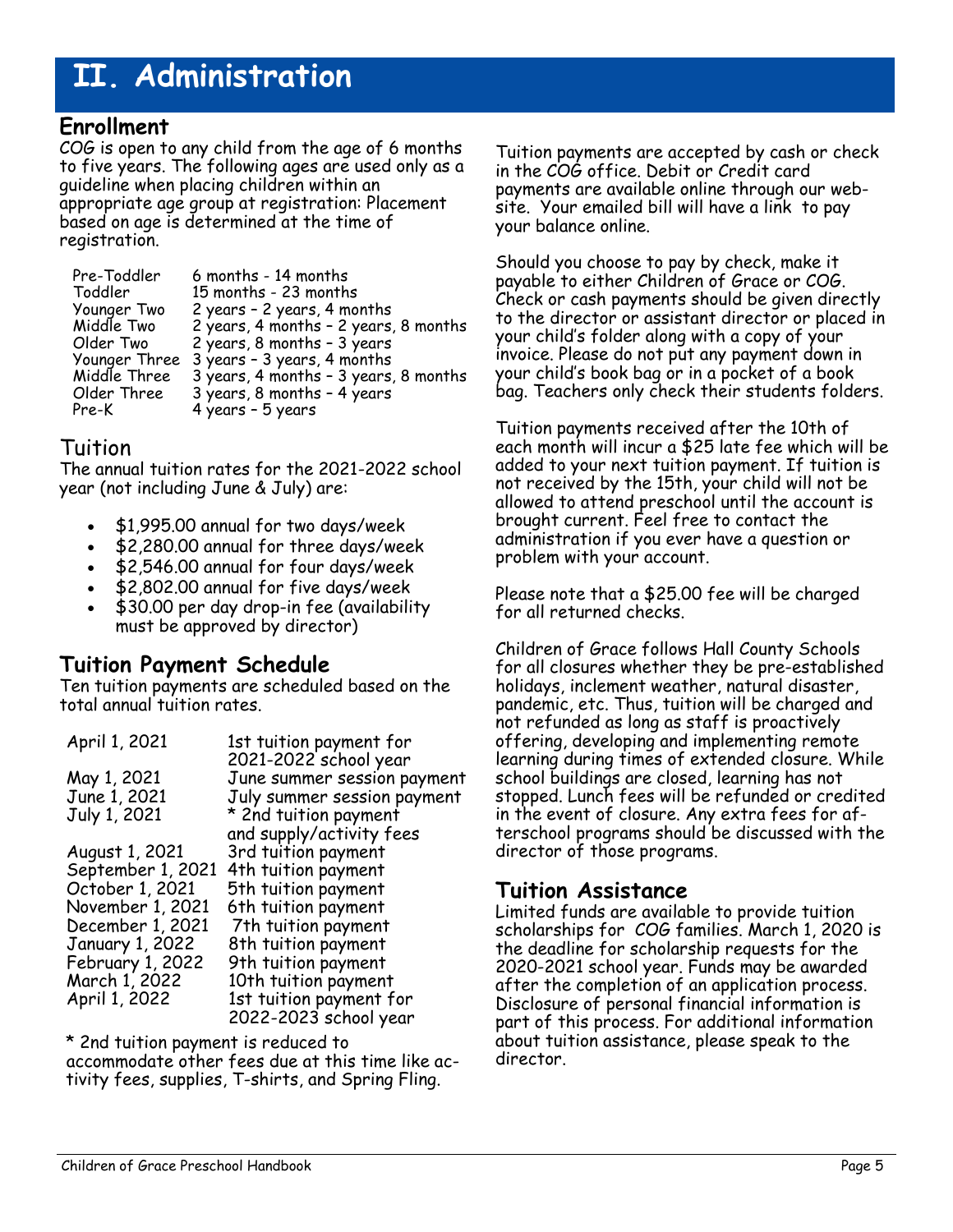#### **Fall Registration**

Registration is held in January for the next school year. Registration cannot be done over the phone. Children are accepted on a "firstcome, first-served" basis within each of the priority categories listed below:

- 1. Teacher's Children
- 2. Students currently attending COG
- 3. Episcopalian siblings of current COG students
- 4. Non-Episcopalian siblings of current COG students
- 5. Episcopalians
- 6. General Public

There is a \$75.00 non-refundable registration fee per child.

#### **Waiting List**

If all available spaces are filled, a child will be placed on the waiting list. When an opening occurs, the child at the top of the list will be notified and a registration fee will be due at that time. A child is not considered enrolled until the registration fee is paid in full.

#### **Withdrawal**

If a parent wishes to withdraw their child from the program at any time or for any reason, the director must be notified in writing 60 days before the action is to take place. Enrollment will be cancelled 60 days from the date of written notice. It shall be the responsibility of the parents to pay tuition during the last 60 days. Students who withdraw during the school year will forfeit their future enrollment at the preschool.



#### **Children's Records**

It is a requirement of the State Department of Human Resources that a current record be on file for each child. This record shall include:

- 1. Application form complete with emergency information
- 2. Current Form 3231 Certificate of Immunization (if for religious or family beliefs, your child is not immunized, please send it in writing to be filed) This information can be faxed directly from your pediatrician's office to our office at 770-536-1587.
- 3. Emergency medical agreement signed by the parent giving permission to seek emergency medical treatment and waiver of liability for transporting children

#### *Parents shall provide all required information before your child's first day of school.*

For the safety of your child, all personal information records must be kept current. It is the responsibility of the parents to notify the administration in writing of any changes to pertinent information regarding the family during the school year. All parents are assured of complete confidentiality.



#### **Grievance Procedure**

If you have a complaint that cannot be resolved with your child's teacher you may contact the director. If you feel that the situation has not been resolved or feel uncomfortable speaking with the director, then you may contact the rector of Grace Episcopal Church. We want you to know that we do care and will always listen. Your child's well being is extremely important to us as well as your confidence in the program.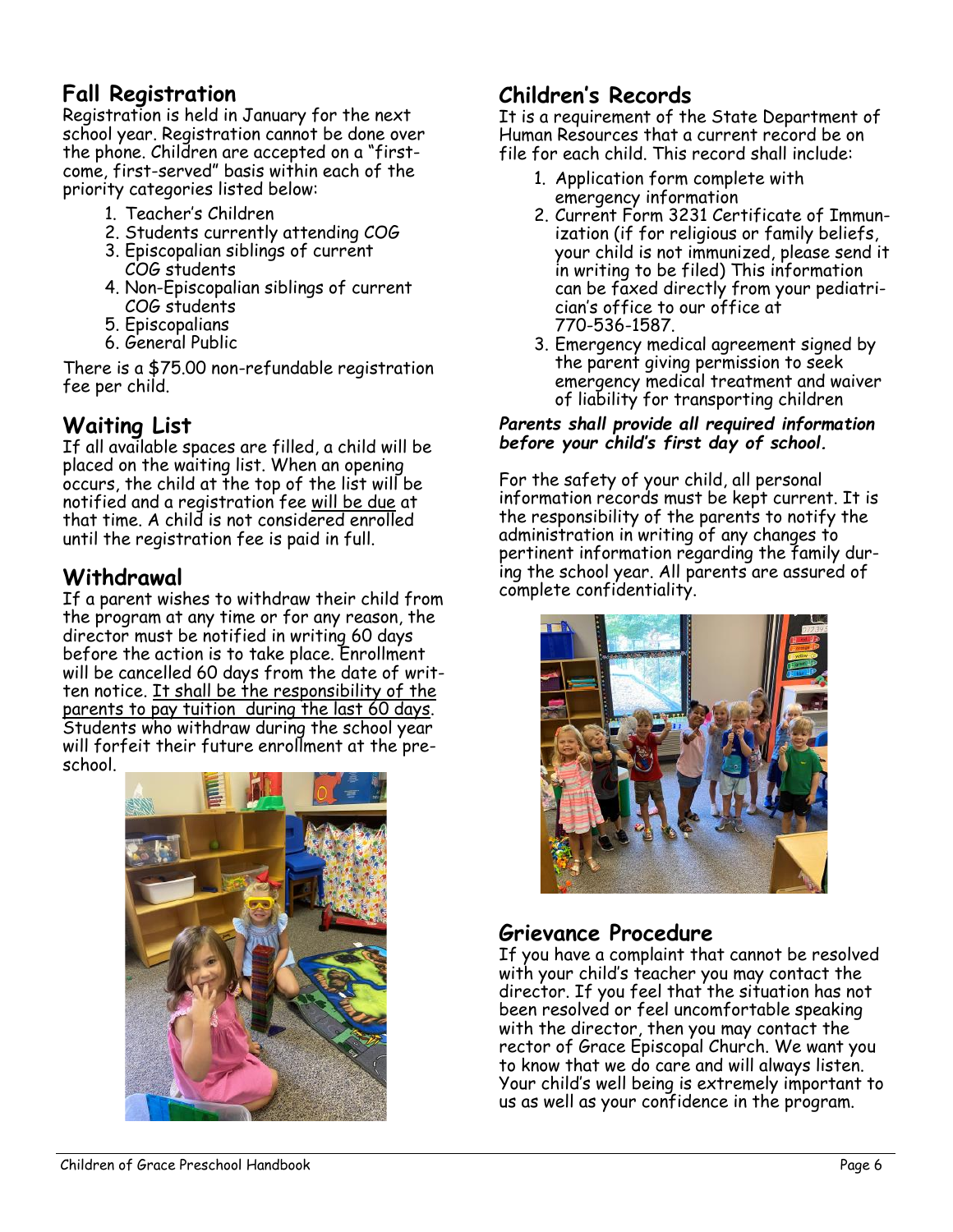## **III. Logistics**

#### **Arrival and Departure Procedures**

For safety reasons, COG has implemented a "carpool" system that must be observed by all individuals dropping off or picking up children during carpool times. We want the carpool routine to be safe & pleasant for the children and to move quickly so it is convenient for parents. Please be familiar with policies before the first day of school.

Morning carpool starts at 8:50 a.m. and lasts until 9:05 a.m. Afternoon carpool will last from 12:50 p.m. until 1:05 p.m.

Observing the procedures outlined below will ensure your child is not only properly supervised while waiting to be picked up but that they get safely to your vehicle.

During carpool times, please enter the parking lot from Brenau Avenue. Do not block traffic by attempting to turn left from Brenau Avenue into the parking lot. Instead, form a line along Brenau Ave. so that everyone is turning right into the parking lot. Please do not block any business entrances/driveways along Brenau while waiting in line.

On rainy days, carpool will take place under the portico that is facing Boulevard (to the left of the main entrance to COG). Please enter the parking lot as you normally would, as this is the only way to enter the carpool line. NOTE: Carpool will take place in this area only during rainy days if the space is available.

Children should unload from the passenger side only unless two or more children are unloading from your car. Have all bags ready to hand to the teacher. A window decal with your child's last name on it will be handed out at Open House on August 13, 2021 so we may identify you properly, Staff will not unload or load a child who is not in a proper car seat. Georgia State Law states children under 8 years old must ride in an approved safety seat or booster that is suited for their height and weight. Children 8 years old and under must ride in the back seat.

Teachers cannot supervise children before school; if you must leave your child a few minutes early in order to make an appointment, make arrangements with the director ahead of time. Do not drop children off or leave children unattended outside of carpool times.

If you want to stop and chat with a friend or teacher, please move out of the carpool first. Additional adults in this area become a distraction and thus it is a safety concern. Please schedule talks with teachers during a time they are not supervising children.

A fee of \$2.00 will be charged for any window decal that needs to be replaced or if you want to purchase extras for different cars.

If someone else is picking up your child, please notify the school. Give them your window decal if possible. Identification is mandatory and we will not release your child to an unauthorized person.

For parents who do not participate in morning carpool, please wait until carpool has ended before entering the building. Carpool has ended when the double doors are closed and no staff members remain outside the building. We ask that you always park in a designated parking space. All spaces in our lot are open during school hours, including handicapped spots. Please do not park behind cars in parking spaces or around the center circle. . If you arrive after carpool on Tuesdays, please do not park in the 5 spaces in front of the small awning. Those are reserved for Parish volunteers. If you walk your child in for the day, please do not plan to have a lengthy, unscheduled visit with a teacher. Once the school day begins, we want to focus on the students.

Children should arrive via carpool so as not to disrupt classroom consistency. If your child arrives after carpool, we request that you take your child to his/her classroom. Please do not drop your child off in the parking lot or main hallway unsupervised.

For parents who do not participate in afternoon carpool, we ask that you pick your child up by 12:30 p.m. and leave the building before 12:45 in order to eliminate confusion when students and teachers prepare for carpool. An adult must accompany children when entering or leaving the building.

PLEASE NOTE: A \$5.00 late fee will be charged each time a child is picked up after carpool has ended. An additional \$5.00 will be added for every 15 minutes past the designated pick up time. The late fee will apply to each child.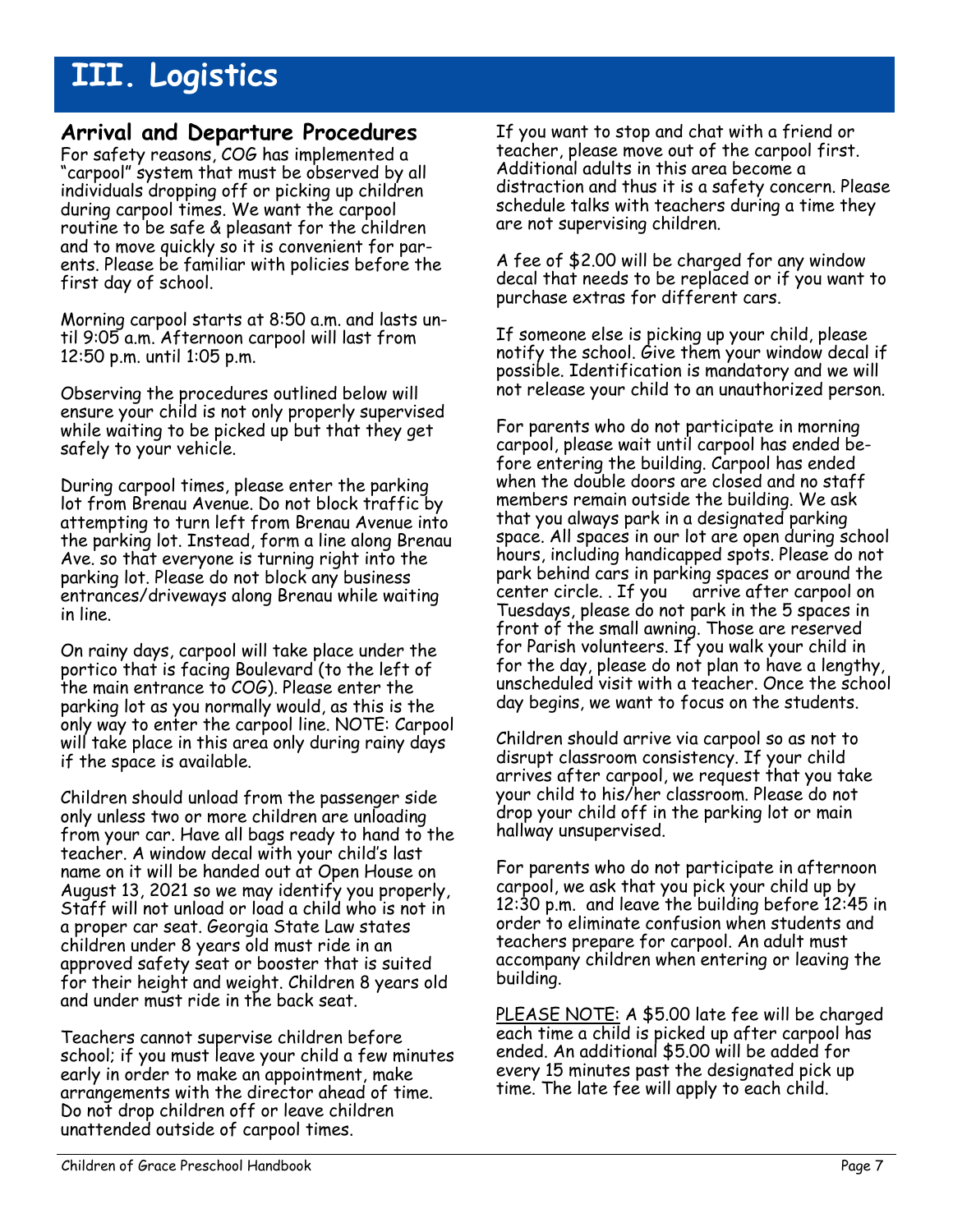#### **Security**

COG's doors are locked after carpool and remain locked until school is closed. This ensures the safety of all children in the program. The door on the side of the building (facing Brenau Ave.) remains locked 24 hours a day and is equipped with an alarm. We ask that you only enter through the main preschool doors. Please ring the doorbell located at the entrance to be let in. The doorbell can be heard in the front hallway and the office. You will be waved in after the lock has been released.

#### **Child Abuse**

State of Georgia requires that all childcare providers be on the lookout for and report to the State all cases of child abuse (emotional, verbal, and physical) and or neglect. Grace Episcopal Church and Children of Grace Preschool are therefore obligated to report to the State any and all cases of abuse and or neglect. Once the report takes place, the church and the preschool will not take an active part in its resolution. We consider violation of the Georgia State Child Restraint Law a case of neglect.

#### **Lunches**

*Lunch Bunch: All lunches are \$4.00 each* If your child attends school on Monday, Wednesday or Friday you have the option to buy lunch for any of these days. *Lunch Bunch* sign up is available on your tuition invoice. Please circle the dates your child will be participating in *Lunch Bunch*, cross out any days you do not want to participate, and then re-calculate your total due. You must be signed up at the beginning of the month to participate in the *Lunch Bunch*. The lunch plan will start on Monday, August 16, 2021.

If you are on the lunch plan and you will be arriving late, please notify the office by 10:00 a.m. Orders are placed by 10:00 a.m. in order to receive the meals in time for lunch. If you do not notify the office, a lunch will not be ordered for your child. You will need to bring a lunch with you when you drop your child off. There will be no refunds on any lunches nor can lunches be moved (e.g. if your child is absent Monday, they cannot get lunch Wednesday/Friday in place of the missed lunch). If the school is closed for inclement weather, natural disaster, pandemic, etc. we will make lunch adjustments.

If your child is absent, and you want to pick up their lunch you will need to call by 10:00 a.m. to place an order. Lunch can be picked up in the office after 12:00 p.m. If you choose not to participate in the lunch plan, please pack a lunch with your child's name on it.

#### **PLEASE DO NOT BRING MICROWAVABLE**

**FOOD.** *It is against policy for the teachers to leave their rooms unattended for any reason, including in order to heat or cook food.* If your child has a lunch that requires refrigeration, we ask that you enclose a freezer pack in the lunch box. If you forget your child's lunch, it is your responsibility to bring a lunch by the time your child's class eats.

#### **Snacks**

Children will take turns supplying a snack and juice for their class on rotation. Your child will be given a monthly calendar or snack form that will list your time for snack well in advance. We ask that the snacks have some nutritional value. The teachers will provide a list of suitable snacks and drinks you may bring.

#### **Clothing**

We ask that you send your child to school in play clothes and play shoes. Tennis shoes are usually the best choice for school. Children do get dirty whether they are playing outside or inside doing art projects. Our active learners are sometimes messy as they learn, explore, and play. Do not be shocked if your child comes home with paint on their clothes! Each child must have at least one change of clothing (shirt, pants, socks and underwear) left at school to be used in case of an emergency. These articles of clothing are to be placed in a large zip lock bag with your child's name on it. If the clothes are used, the bag will be sent home with the dirty clothes. A new bag with a set of clean clothing must be returned to the school the next day your child attends.

These policies are put in place to ensure that COG does not have to inconvenience the parents in the case a child may need to change clothes.

If your child is in diapers, please dress them in clothes which either have fasteners between the legs or are easy to slip on and off for diaper changes. Also, if your child is in diapers or is in the early stages of potty training, please send extra disposable diapers. It is extremely important in the "potty training" stage that you send your child in easily accessible clothing as they are learning the independence of removing clothing. Cloth diapers or rubber training pants may not be used.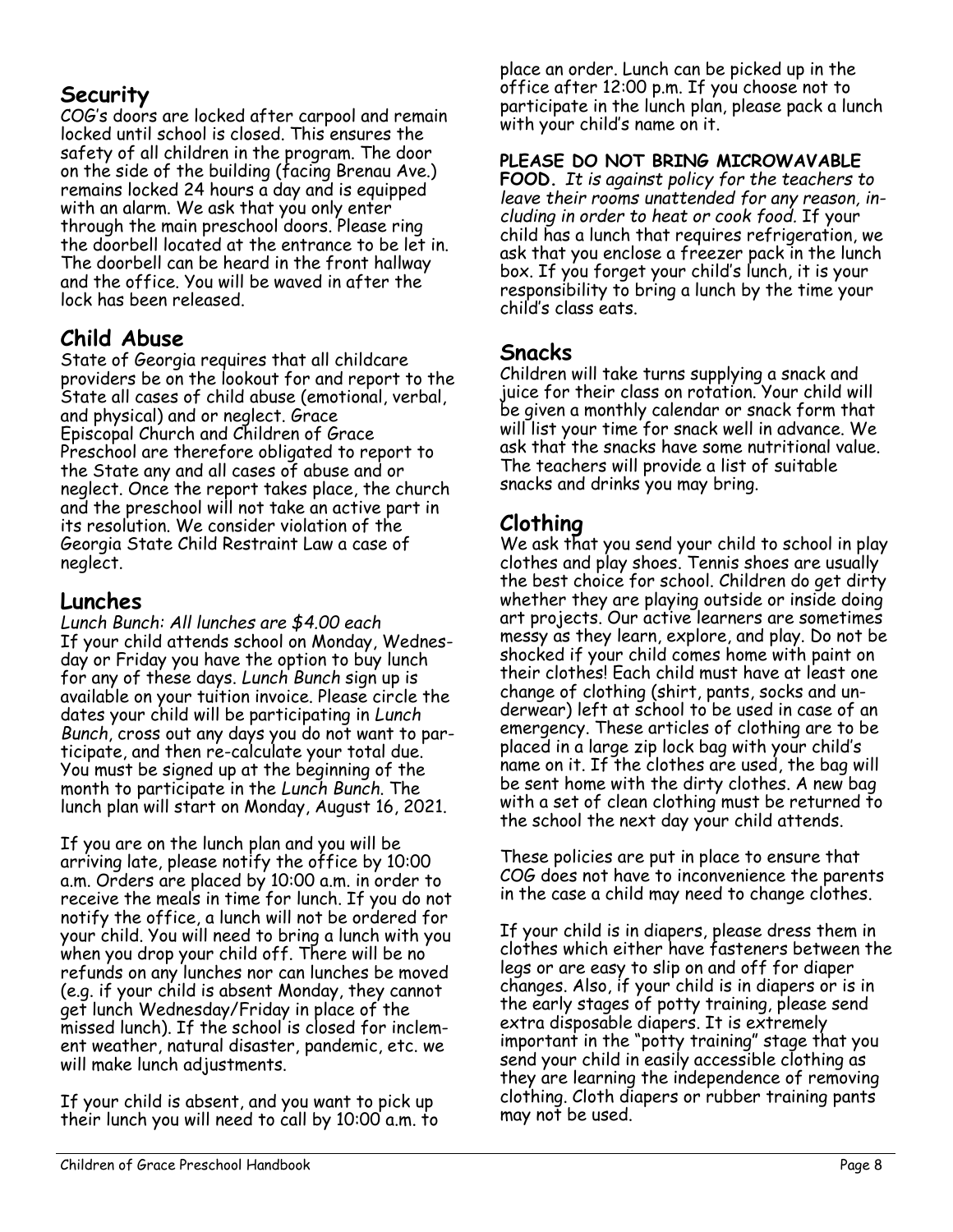#### **Outside Play**

We play outside part of every day if weather permits. We stay inside if it is rainy, close to freezing, and/or there is a wind factor that is uncomfortable. If your child is restricted from outside play, please keep them home until they are completely well. In the winter, please send a warm coat, mittens/gloves, and a hat.

#### **Personal Items**

Toys are permitted only on days of "Sharing;" Please check with the teacher for the day and what toys would be appropriate. Children are discouraged from bringing chewing gum or candy. Any type of guns, swords, knives, and other toys of destruction are prohibited in the preschool. Although we will try to keep track of personal items brought from home, the preschool cannot be responsible for them. Please mark all items brought to the preschool (e.g. lunch boxes, book bags, jackets, etc.) with your child's name.

#### **Toilet Training**

Toilet training should begin when the child shows some signs of readiness. Once the training has begun, both home and the preschool must work together to accomplish this task. All children must wear pull-ups while potty training. Soiled clothing will not be washed at the preschool, but will be put in a plastic bag to go home. This is recommended in order to maintain a clean environment for all students.

\*\*\*NOTE: children need to be toilet trained to enter the classes older than Middle Three. If your child is not potty trained, s/he will not be eligible to move up, and will remain in a younger class if space is available.



#### **Medication/ Medication Forms**

If your child has received any vaccines or been given any medications prior to attending class, please include a note to your child's teacher.

If your child is to be given medication while at school, a medication form on page 12 must be completed. One form is to be filled out for each medication the child is to receive. Your child's medication must have their name on the bottle and be in the original container. No medication can be administered without a completed medication form. Medication must be given in the presence of the teacher and the Director or Assistant Director.

Absolutely no medicine can be left in bags or diluted in juice (sippy cups) as this poses a major safety issue to all children in the program. It is very easy at a young age to accidentally drink from a friend's sippy cup. NO medicine should enter the preschool without the immediate notification of the director or assistant director.



#### **Emergency Drills**

Fire drills and tornado drills will be practiced periodically. In the event of a fire, tornado or other severe weather, children will be taken to the appropriate designated areas. There are written evacuation plans and teachers are trained to safely evacuate children to designated areas or from the building in the event of an emergency.

#### **Inclement Weather, Natural Disaster, Pandemic**

Under emergency conditions created by severe weather or any other natural or social circumstances, it sometimes becomes necessary to close the preschool. COG follows the Hall County School System' closures. You can find closing announcements for county closings locally on WDUN 550 AM as well as local television and news outlets. We will do our best to communicate via email and Facebook in a timely manner.

Children of Grace Preschool Handbook Page 9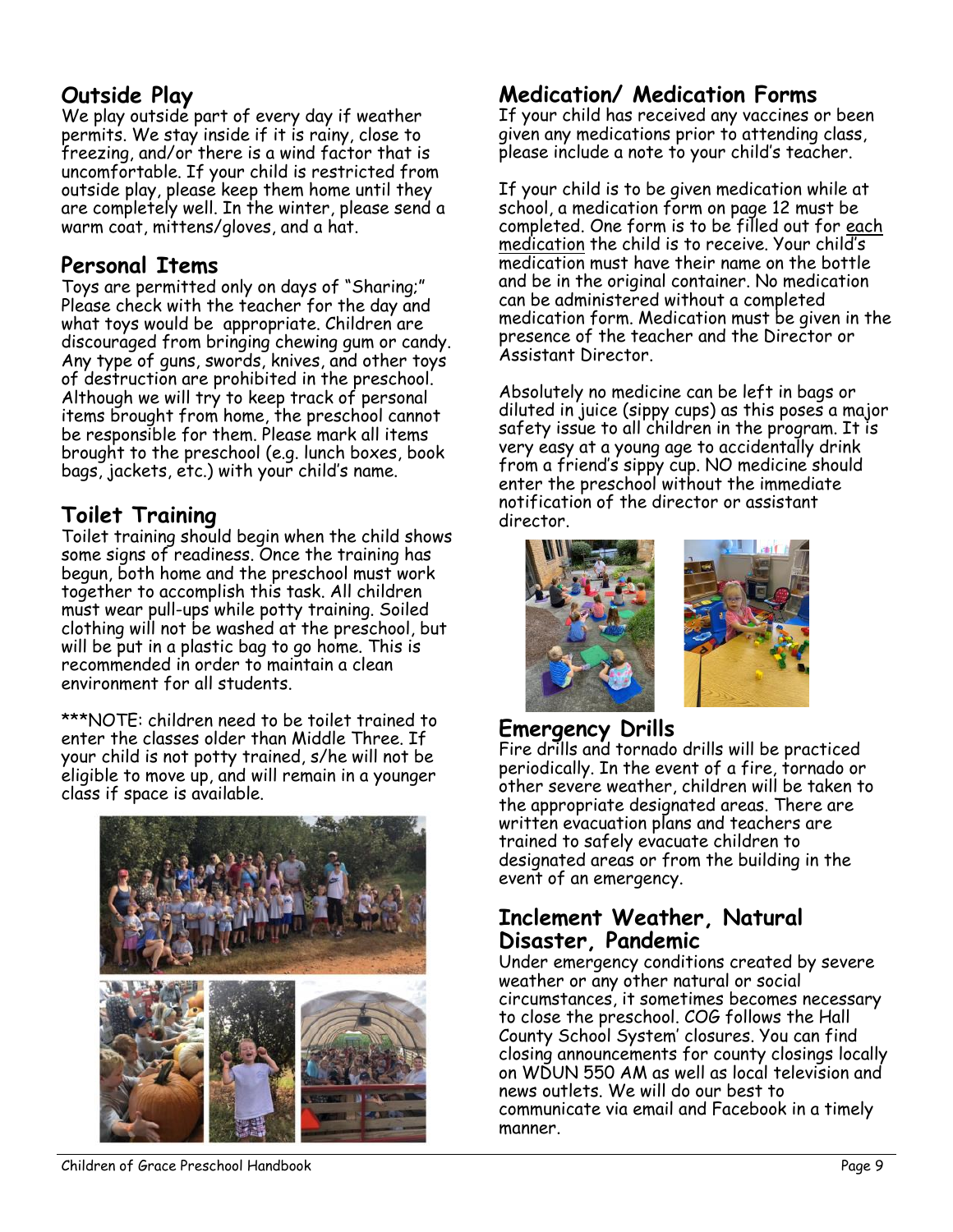#### **Please print out this page and return it to the COG office by July 12, 2021. Thank you, Ansley Forrester & Meg McPeek**

A. I have read and agree to abide by all rules and regulations in the 2021-2022 Children of Grace Preschool handbook.

Signature: \_\_\_\_\_\_\_\_\_\_\_\_\_\_\_\_\_\_\_\_\_\_\_\_\_\_\_\_\_\_\_\_ Date:\_\_\_\_\_\_\_\_\_\_\_\_\_

Name: (please print) \_\_\_\_\_\_\_\_\_\_\_\_\_\_\_\_\_\_\_\_\_\_\_\_\_\_\_\_\_\_\_\_\_\_\_\_\_\_\_\_\_\_\_\_

- B. Children of Grace Preschool and Grace Episcopal Church occasionally publish photographs of preschool children and activities online (at www.gracechurchgainesville.org, www.gracechurchgainesville.org/blog, www.gracechurchgainesville.org/cog, www.facebook.com/gecgainesville, www.instagram.com/gecgainesville/) and in the church newsletter,*The Evangelist*.
- C. Children are rarely identified by name, and **if** identified only the child's first name is used. If you *DO NOT* wish for your child's photograph to appear online or in the church newsletter, please sign and date below.

| <b>.</b><br>runa'<br>Signat<br>- 11<br>. .<br>-<br>$\cdot$ |  | Λr<br>--- |  |
|------------------------------------------------------------|--|-----------|--|
|------------------------------------------------------------|--|-----------|--|

Child's name: (Please print) \_\_\_\_\_\_\_\_\_\_\_\_\_\_\_\_\_\_\_\_\_\_\_\_\_\_\_\_\_\_\_\_\_\_\_\_\_\_\_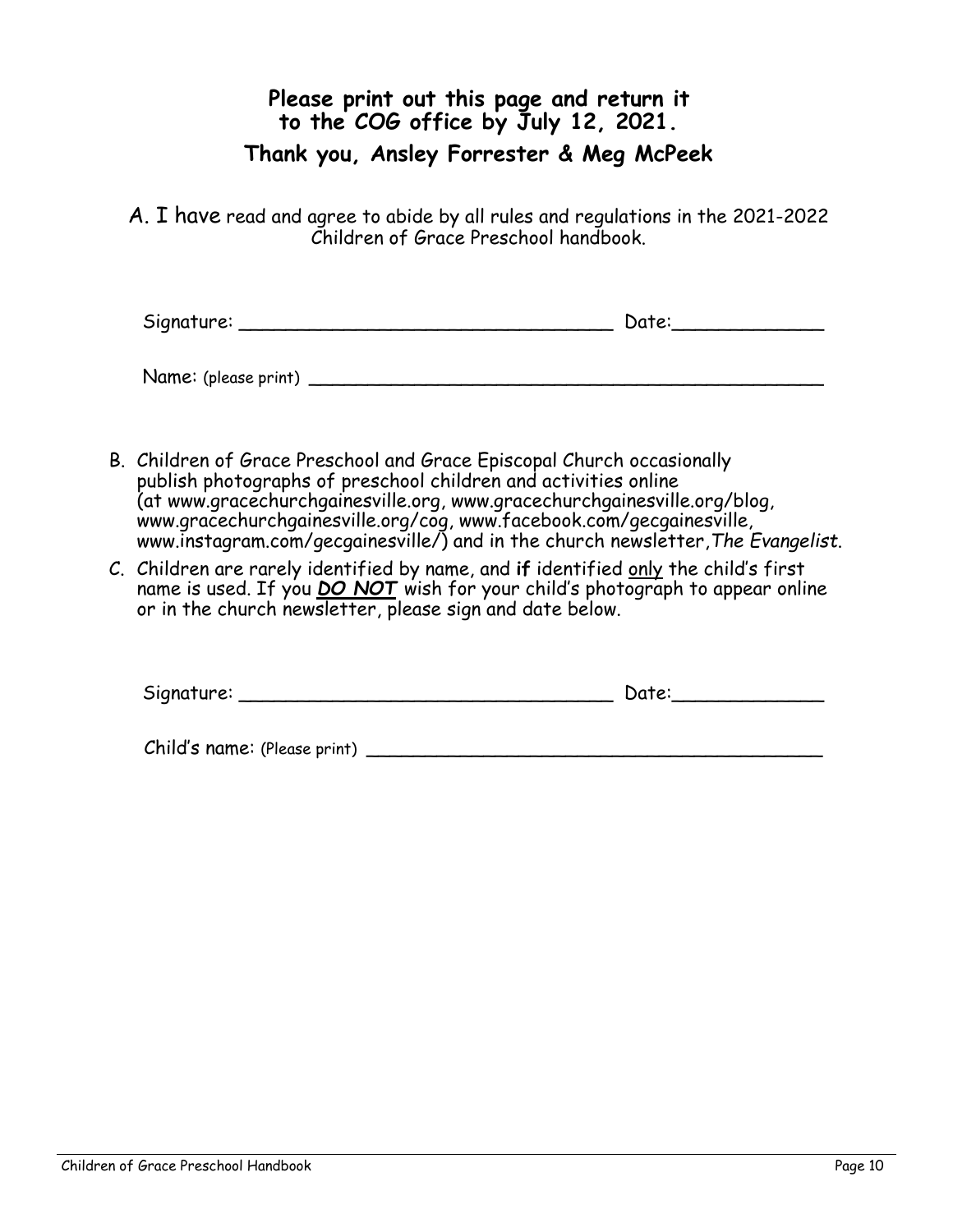## **Children of Grace Preschool Calendar**

#### July 2021

Monday, 12 All paperwork and tuition due to COG Thursday, 22 Bring fall supplies to COG 10:00 am-12:00 pm

### August

Monday, 9 COG Staff Preplanning Tuesday, 10 Preplanning Wednesday, 11 Preplanning Thursday, 12 Preplanning Friday, 13 COG Open House 11:00 am – 12:30 pm Monday, 16 Opening of School Liturgy 8:30 am *Nave* First Day of School 9:00 am-1:00 pm

#### September

Monday, 6 Labor Day Holiday – No School Thursday, 9 New Parent Meeting 10:00 am Wednesday, 15 Mother Goose Visits at 10:00am

#### October

Friday, 29 Read for the Record

Monday, 11 Fall Holiday—No School Tuesday, 12 Fall Holiday—No School Thursday, 28 Class Halloween Party Friday, 29 Class Halloween Party

## November<br>Tuesday, 2

COG is OPEN (Hall County is closed) Friday, 19 Pre-K Pies & Performance 11:30 am Monday, 22 Thanksgiving Holiday – No School Tuesday, 23 Thanksgiving Holiday – No School Wednesday, 24 Thanksgiving Holiday – No School Thursday, 25 Thanksgiving Holiday – No School Friday, 26 Thanksgiving Holiday – No School

#### December

Monday, 6 Invited Dress Rehearsal 10:00 am *for picture taking* Tuesday, 7 Christmas Program 5:30 pm Wednesday, 15 Class Christmas Party Thursday, 16 Class Christmas Party Friday, 17 Pre-K Polar Express 10:00 am Monday, 20 First Day of Christmas Holidays

#### January 2022

| Monday, 3    | <b>Teacher Work Day</b>                             |
|--------------|-----------------------------------------------------|
| Tuesday, 4   | First day back from holidays                        |
| Thursday, 13 | Zoom Parent Meeting 10:00 am                        |
| Friday, 14   | <b>Fall Registration</b>                            |
|              | <b>Currently Enrolled Deadline</b>                  |
| Monday, 17   | Martin Luther King, Jr. Day - No School             |
| Thursday, 20 | Mother Goose Visits 10:00am                         |
| Sunday, 23   | Fall Registration Opens to New                      |
|              | <b>Episcopal Families</b>                           |
| Thursday, 27 | Fall Registration 9:30 - 11:00 am<br>General Public |
| February     |                                                     |

Monday, 14 Class Valentine's Party Tuesday, 15 Class Valentine's Party Monday, 21 President's Day - No School

March

Friday, 25 No School

#### April

Friday, 15 Good Friday—No School

Friday, 4 Spring Fling Program Tuesday, 15 Spring Pictures Wednesday, 16 Spring Pictures Friday, 18 Summer Registration *Currently Enrolled Deadline* Thursday, 24 Summer School Registration 9:30 – 11:00 *General Public*

#### Monday, 4 Spring Break Begins - No School Monday, 11 First day back from Spring Break

Wednesday, 27 Pre-K Q & U Wedding Friday, 29 Pre-K Bike Day

#### May

Tuesday, 10 Pre-K Graduation 5:30 pm *Parish Hall* Wednesday, 11 Last day of school Ice Cream Social 12:00 pm Tuesday, 24 First Day 1st Summer Session

## **2021-2022**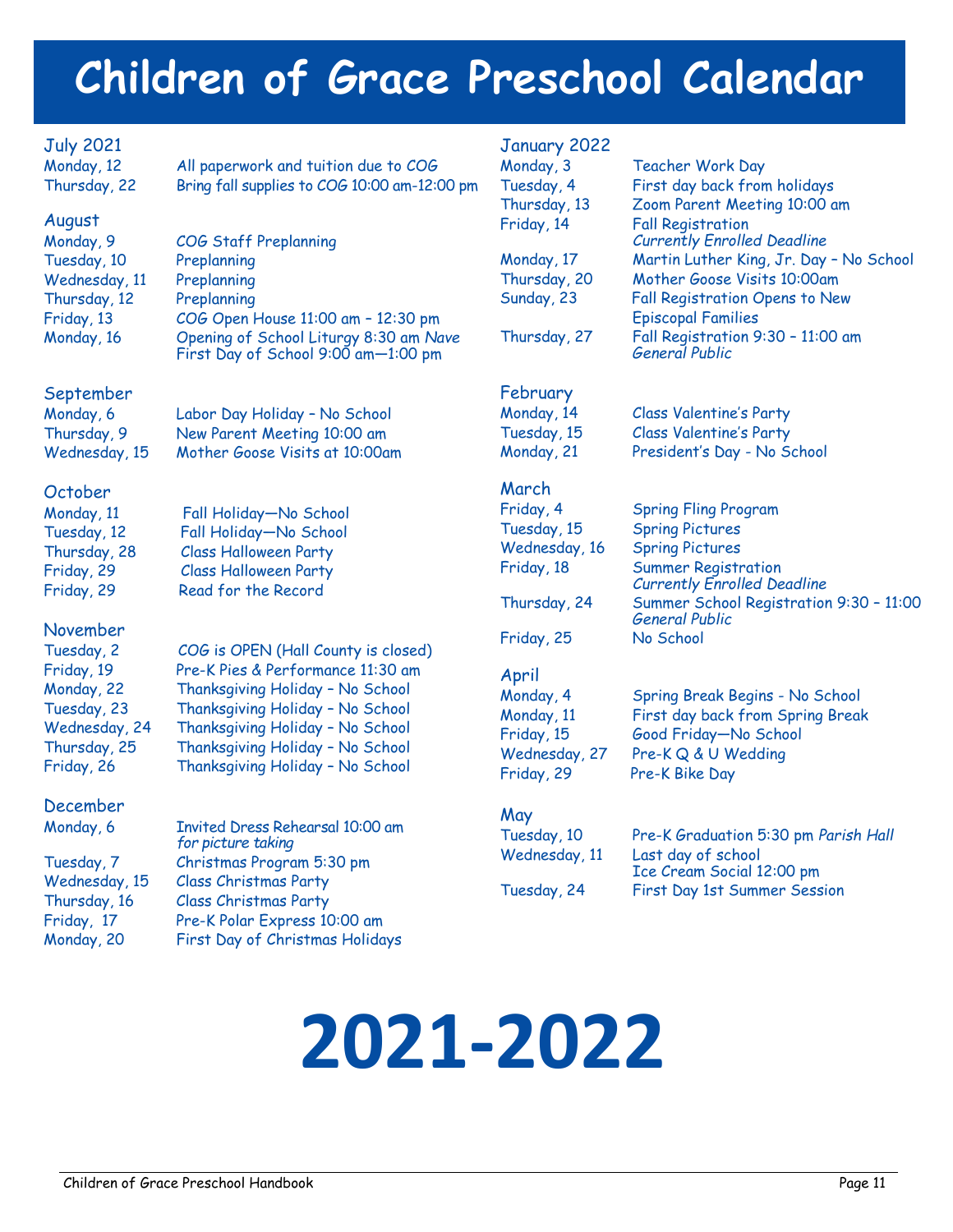| <b>Prescription Medication Log</b><br>Child's Name _____________________________                               |                                                           |            |                                                                                                                      |  |
|----------------------------------------------------------------------------------------------------------------|-----------------------------------------------------------|------------|----------------------------------------------------------------------------------------------------------------------|--|
|                                                                                                                |                                                           |            |                                                                                                                      |  |
|                                                                                                                | (Child's name)<br>(Name of Medication & dosage) (Time(s)) |            |                                                                                                                      |  |
| provider liable in the event of reactions or complications arising from my child receiving this<br>medication. |                                                           |            |                                                                                                                      |  |
| Parent/Legal Guardian's Name Parent/Legal Guardian Signature                                                   |                                                           |            | Date                                                                                                                 |  |
| <u> 1950 - Johann John Stone, mars et al. (</u><br>Cell Phone                                                  |                                                           | Home Phone | <u> 1980 - Johann John Stone, mars eta bat eta bat eta bat eta bat eta bat eta bat eta bat eta bat eta bat eta b</u> |  |
|                                                                                                                |                                                           |            |                                                                                                                      |  |
|                                                                                                                |                                                           |            |                                                                                                                      |  |
| Times for each dosage: ____________ am or pm __________ am or pm                                               |                                                           |            |                                                                                                                      |  |
|                                                                                                                |                                                           |            |                                                                                                                      |  |
|                                                                                                                |                                                           |            |                                                                                                                      |  |
|                                                                                                                |                                                           |            |                                                                                                                      |  |
|                                                                                                                |                                                           |            |                                                                                                                      |  |

**Prescription medications** must come in a container labeled with: child's name, name of medicine, time medicine is to be given, dosage, and a date medicine is to be stopped, and a licensed health care provider's name. Pharmacy name and phone number must also be included on the label.

**Over the counter medication** must be labeled with the child's name. Dosage must match signed health care provider authorization, and medicine must be packaged in original container.